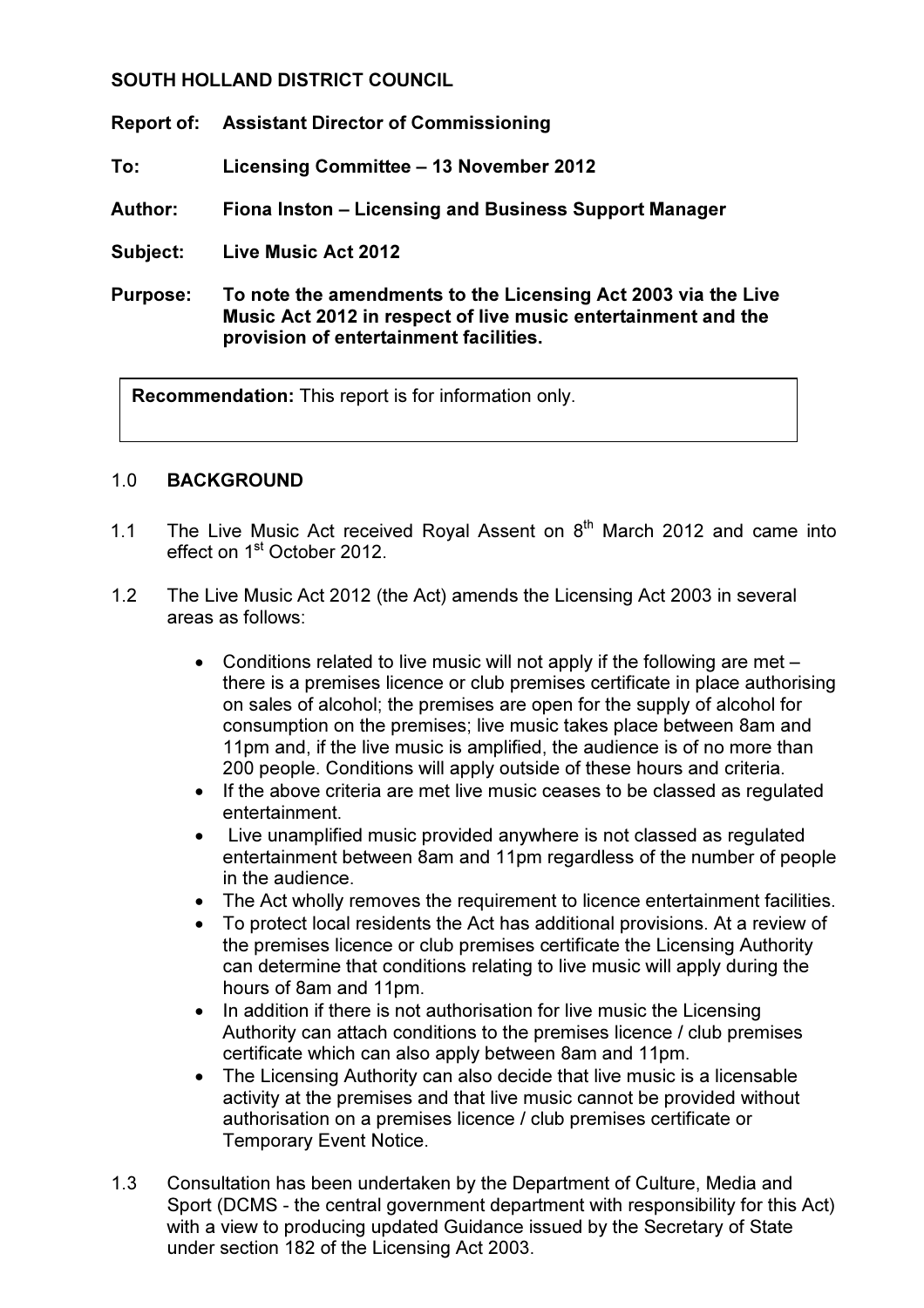- 1.4 This Guidance is expected on 31st October 2012, when the Live Music and other amendments will be incorporated.
- 1.5 It is important to state that all other legislative requirements still apply. The Live Music Act 2012 does not permit premises to cause noise nuisance.
- 1.6 There is also a totally separate consideration underway by the DCMS following another consultation on proposals to deregulate some activities currently classed as regulated entertainment under the Licensing Act 2003. The outcome of this is not yet known.

### 2.0 OPTIONS

2.1 The Licensing Committee is requested to consider the contents of this report and amend existing protocols and / or decision making criteria as necessary.

### 3.0 REASONS FOR RECOMMENDATION

 3.1 It is essential that members of the Licensing Committee and Sub-Committees are fully aware of the changes to the Licensing Act 2003 via the Live Music Act 2012 and expected amended Guidance so that any decisions will withstand legal scrutiny in the event of a subsequent appeal.

### 4.0 EXPECTED BENEFITS

4.1 The benefit is to provide members if the Committee of the Licensing Authority an update on significant legislative changes, which may be relevant in further policy work or sub committee hearings associated with the Licensing Act 2003.

### 5.0 IMPLICATIONS

### 5.1 Legal

 5.1.1 Decisions made by or on behalf of the Licensing Authority may be subject to challenge in the courts.

### 5.2 Risks

5.2.1 If consideration and changes are not made with modification to legalisation the licensing team would not be complying with its statutory duties as a licensing authority.

## 5.3 Financial

5.3.1 None

### 5.4 Timescales

5.4.1 The legislation came into effect on the 1<sup>st</sup> October 2012

# 5.5 Equality and Diversity

- 5.5.1 None
- 5.6 Stakeholders / Consultation